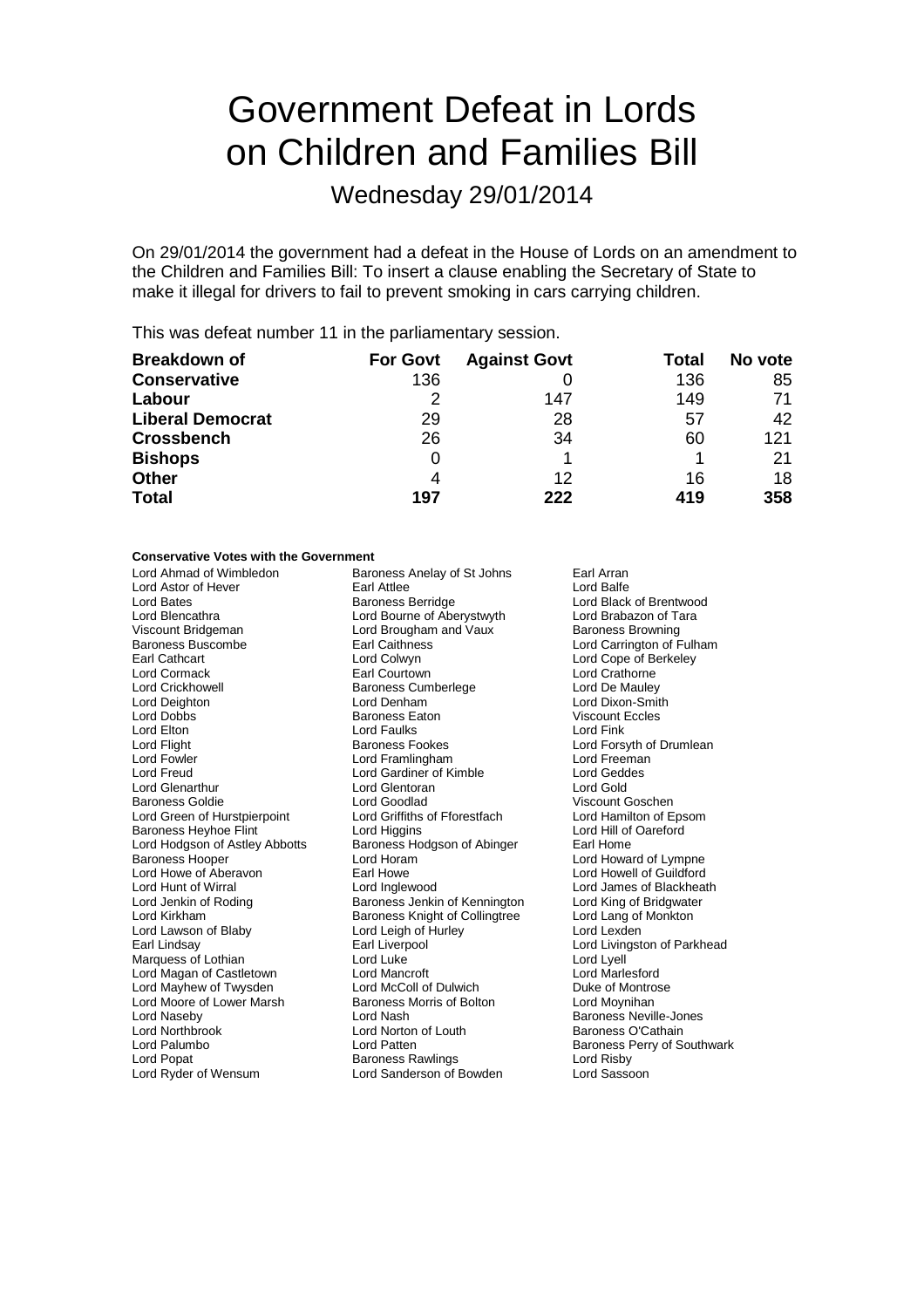Earl Shrewsbury Lord Skelmerschale Lord Skelmerschale Lord Stewartby Baroness Warsi **Lord Wasserman**<br>
Lord Whitby **Contains Container Baroness Wilcox** Viscount Younger of Leckie

Baroness Seccombe **Earl Selborne** Earl Selborne Lord Selkirk of Douglas<br>
Lord Selsdon<br>
Lord Selsdon<br> **Earl Selection of Belgravia**<br>
Baroness Sharples Lord Selsdon Baroness Shackleton of Belgravia Baroness Sharples Baroness Shephard of Northwold Lord Sherbourne Cord Sherbourne of Northwold Lord Sherbourne Order Lord Stewartby **Baroness Stowell of Beeston**<br> **Baroness Stowell of Beeston**<br>
Lord Trimble Lord Taylor of Holbeach Lord Trefgarne Lord Trimble Viscount Ullswater Baroness Verma Lord Wakeham

Baroness Williams of Trafford

#### **Conservative Votes against the Government**

## **Labour Votes with the Government**

Lord Howie of Troon

## **Labour Votes against the Government**

Baroness Armstrong of Hill Top Lord Bach Lord Bassam Correlation Correlation Correlation Branch Branch Branch<br>
Lord Branch Lord Branch Lord Borrelation Correlation Correlation Correlation Correlation Correlation Correlat<br> Baroness Blackstone **Lord Borrie** Lord Borrie **Lord Borrie** Lord Bragg<br>
Lord Brennan **Lord Brook Lord Brook Lord Brookman** Lord Brennan Lord Brooke of Alverthorpe Lord Brookman Lord Browne of Ladyton Lord Campbell-Savours Viscount Chandos<br>
Lord Christopher Channel Lord Clark of Windermere Lord Clarke of Hampstead Lord Christopher **Lord Clark of Windermere** Lord Clarke of Han<br>
Lord Clark of Hampstead Lord Collins of Highbury **Colling Clarke Contract Collins**<br>
Lord Collins of Highbury **Baroness Conston** Lord Clinton-Davis<br>
Baroness Crawley 
Baroness Crawley

Lord Davies of Stamford Baroness Crawley Lord Davies of Stamford Lord Davies of Abersoch Baroness Donaghy Baroness I<br>
Lord Fatwell Lord Elder Baroness Farrington of Ribbleton Lord Faulkner of Worcester Lord Foster of<br>Baroness Gale Baroness Gibson of Market Rasen Lord Giddens Baroness Gale **Baroness Gibson of Market Rasen** Lord Giddens<br>
Lord Goldsmith **Baroness Coudie**<br>
Lord Gordon of Strathblane Baroness Goudie Baroness Gould of Potternewton Lord Grantchester **Lord Grentell**<br>
Lord Griffiths of Burry Port Lord Grocott Lord Grocott Christian Museum Hanworth Lord Griffiths of Burry Port Lord Grocott Cord Cordination Cord Cordination Cord Hanworth<br>
Lord Harris of Haringey Lord Harrison Cord Harrison Lord Harrison Lord Harris of Haringey Lord Harrison<br>
Lord Haughey Lord Haworth Baroness Healy of Primrose Hill Baroness Henig<br>Baroness Hollis of Heigham Lord Howarth of Newport Baroness Hollis of Heigham Lord Howarth of Newport Baroness Howells of St Davids<br>
Lord Hughes of Woodside Baroness Hughes of Stretford Lord Hunt of Kings Heath Lord Hughes of Woodside Baroness Hughes of Stretford<br>
Lord Irvine of Lairg **Baroness Heath Heath Heath Heath** Baroness Jay of Paddington Lord Irvine of Lairg **Baroness Jay of Paddington** Baroness Jones of Whitchurch<br>
Lord Jones **Barones I** ord Jordan **Barones I** ord Kennedy of Southwark Baroness Kennedy of Cradley Lord Kestenbaum and Baroness King Saroness King of Cradley Lord King Cord King Cor<br>Baroness Kinnock of Holyhead Lord Kinnock Cord Cord King Cord Kinkhill Baroness Kinnock of Holyhead Lord Kinnock<br>
Lord Knight of Weymouth Lord Lea of Crondall Lord Knight of Weymouth Lord Lea of Crondall Baroness Liddell of Coatdyke<br>
Lord Liddle Lord Linsey Lord Cupsey Baroness Lister of Burtersett Lord Liddle Lord Lipsey Lord Lipsey Cord Lines Baroness Lister of Burtersett<br>Lord Lord Macdonald of Tradeston Lord MacKenzie of Culkein Lord Lympne Lord Macdonald of Tradeston<br>
Baroness Mallalieu 
Lord Mandelson Baroness Mallalieu Lord Mandelson Baroness Massey of Darwen Lord Maxton **Communist Communist Communist Communist Communist Communist Communist Communist Communist Communist Communist Communist Communist Communist Communist Communist Communist Communist Communist Communist Communist** Lord McFall of Alcluith Baroness McIntosh of Hudnall<br>
Lord Monks Corpus Baroness Morgan of Ely Lord Monks **Baroness Morgan of Ely** Baroness Morgan of Huyton<br>
Lord Morris of Handsworth Lord Morris of Aberavon<br>
Baroness Morris of Yardley Lord Morris of Handsworth Lord Morris of Aberavon<br>
Lord Myners
Baroness Nye Cord Patel of Bradford
Lord Patel of Bradford
Lord Patel of Bradford
Lord Patel of Bradford Lord Myners **Communist Communist Communist Communist Communist Communist Communist Communist Communist Communist**<br>Baroness Pitkeathley **Communist Communist Communist Communist Communist Communist Communist Communist Commun** Baroness Prosser **Lord Puttnam Community Community**<br>Baroness Ramsay of Cartvale Baroness Rendell of Babergh Lord Richard Baroness Ramsay of Cartvale Baroness Rendell of Babergh Lord Richard<br>
Lord Robertson of Port Ellen Lord Rooker Lord Rosser Lord Robertson of Port Ellen Lord Rooker Cord Rosser<br>
Lord Rowlands Cord Care Baroness Royall of Blaisdon Lord Sawyer Baroness Scotland of Asthal Baroness Sherlock Controller Scount Simon State Controller Sherlock Controller Scount Si<br>Baroness Smith of Basildon Controller Controller Controller Scotland Controller Controller Controller Con Baroness Smith of Basildon **Lord Snape** Lord Soley Lord Soley<br>
Lord Stevenson of Balmacara Lord Stone of Blackheath **Baroness Taylor of Bolton** Lord Stevenson of Balmacara Lord Stone of Blackheath Baroness Taylor of Lord Taylor of Lord Temple-Morris Cord Taylor Charoness Thornton Lord Taylor of Blackburn Lord Temple-Morris Baroness Thornton Baroness Thornton Lord Toubia Lord Triesman Lord Tomlinson<br>
Lord Tunnicliffe 
Lord Tunnberg<br>
Lord Tunnberg Lord Tunnicliffe Lord Turnberg Communication Camden<br>Baroness Wall of New Barnet Lord Warner Communication Communication Communication Baroness Warwick of Under Lord Watson of Invergowrie Lord Whitty **Communist Communist Communist Communist Communist Communist Communist Communist Communist Communist Communist Communist Communist Communist Communist Communist Communist Communist Communist Communist Communist** 

Baroness Adams of Craigielea Lord Alli Corporation and Baroness Andrews<br>
Baroness Armstrong of Hill Top Lord Bach Corporation and Baroness Andrews Lord Davies of Oldham Lord Desain<br>Baroness Drake Lord Dubs Lord Elder Lord Evans of Temple Guiting<br>
Lord Faulkner of Worcester Lord Foster of Bishop Auckland Lord Gordon of Strathblane Baroness Go<br>Lord Grantchester Baroness Lord Grenfell Lord Jordan **Lord Kennedy of Southwark**<br>
Lord Kestenbaum<br>
Baroness King of Bow Baroness Pitkeathley **Baroness Pitkeathley** Lord Plant of Highfield<br>
Lord Puttnam<br>
Baroness Quin Baroness Royall of Blaisdon<br>
Baroness Sherlock<br>
Viscount Simon

Lord Haworth **Communist Communist Baroness Hayter of Kentish Town**<br>
Baroness Henig **Baroness Hilton** of Eggardon Lord Warner The Raroness Warwick of Undercliffe<br>Baroness Wheeler Baroness Whitaker Lord Wood of Anfield